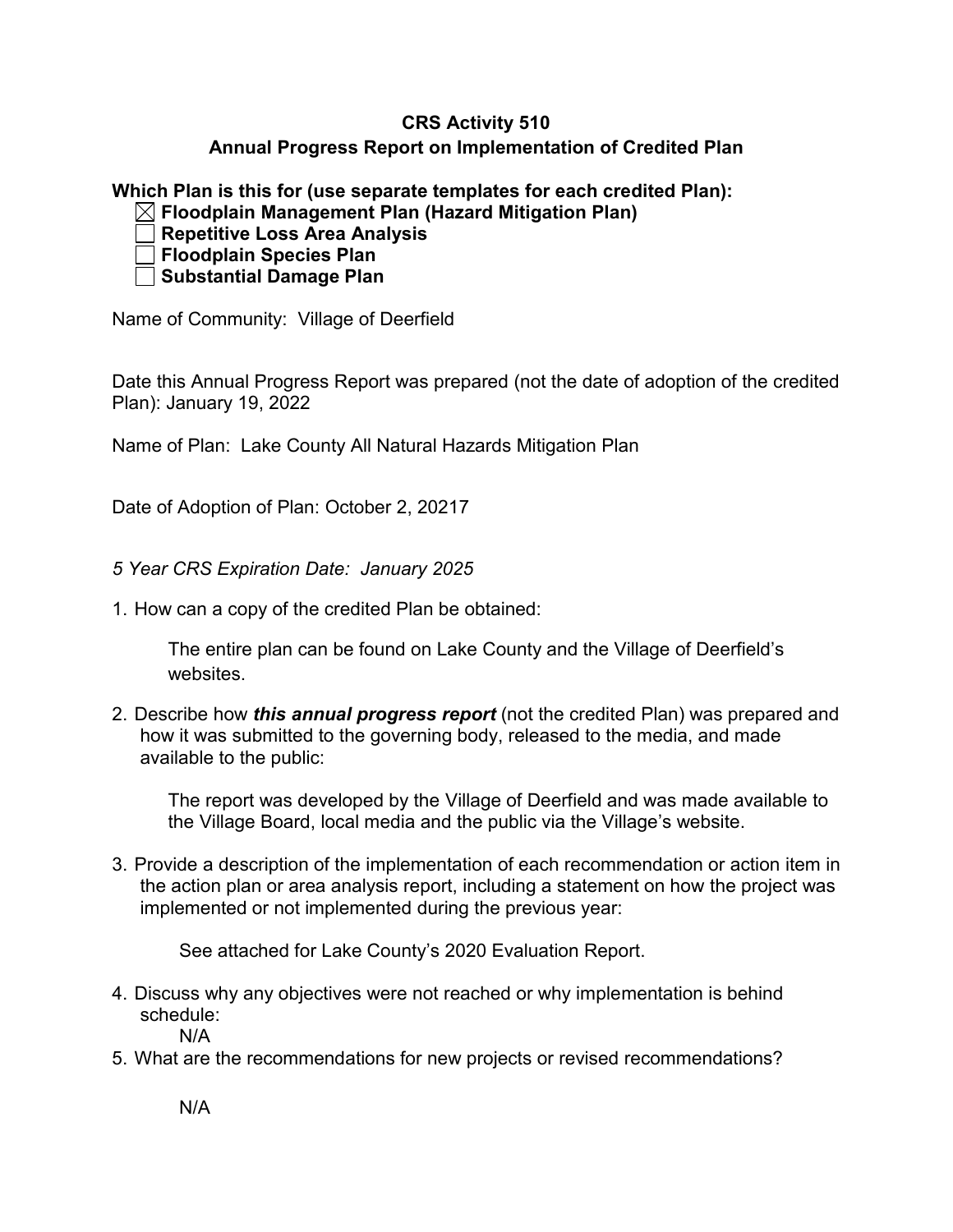# Lake County All-Natural Hazards Mitigation Plan Lake County, Illinois

Ŧ

LETE

**Bucket** 

**GLENDER** 

E

**SEARCH** 

# 2020 Annual Evaluation Report

of 2017 All-Natural Hazard Mitigation Plan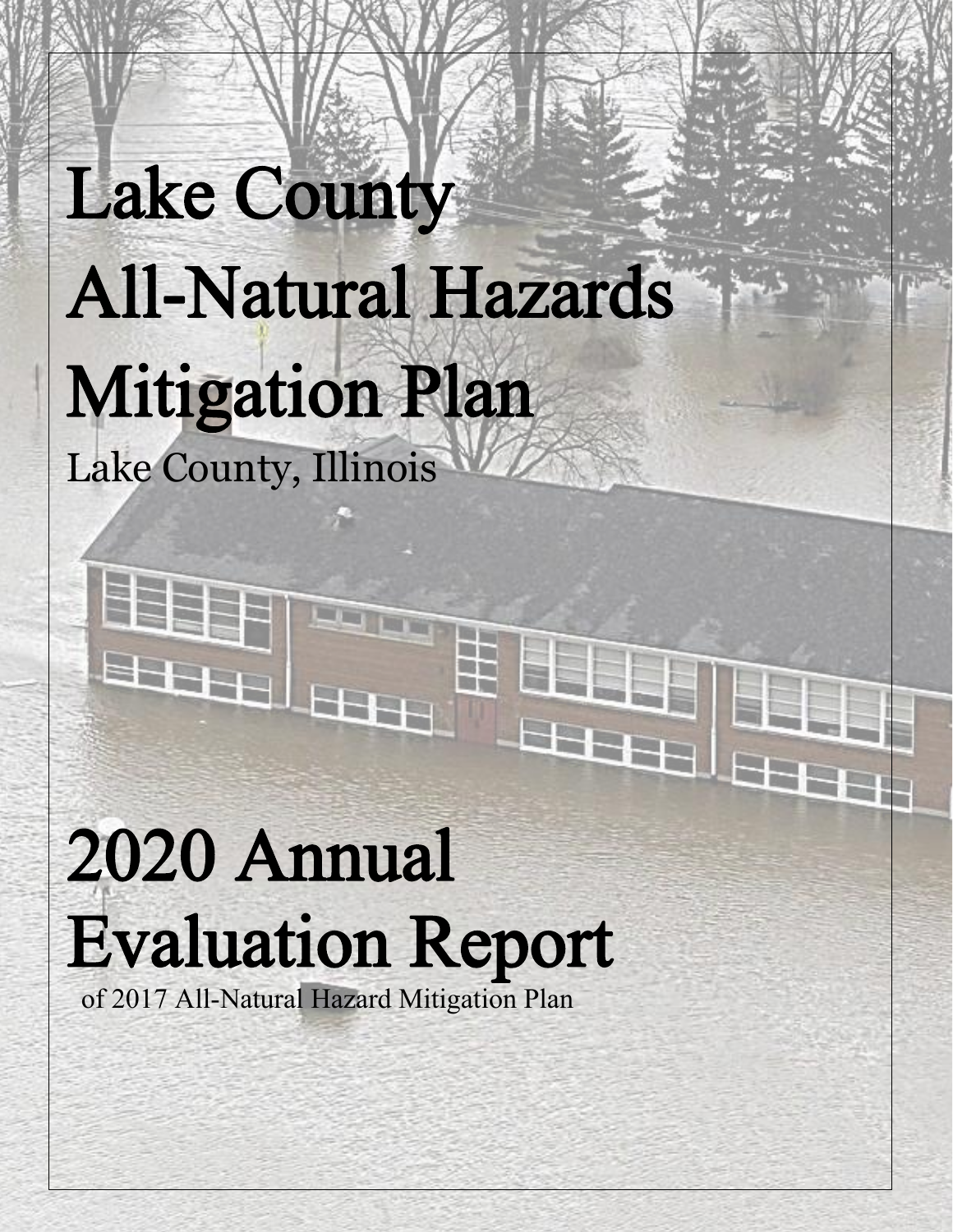# Lake County, Illinois 2020 Annual Evaluation Report All-Natural Hazards Mitigation Plan

#### **Overview**

The Lake County Hazard Mitigation Planning Committee (HMPC), Lake County departments and agencies, Lake County municipalities, and other stakeholders together conducted the 2017 update of the 2012 Lake County All-Natural Hazard Mitigation Plan (ANHMP). The HMPC has been in place since the development of the 2006 ANHMP and continues to meet annually. The Lake County Stormwater Management Commission (SMC) and Lake County Emergency Management Agency (LCEMA) coordinate the efforts of the HMPC.

This ANHMP, an update of the 2017 plan, assesses the natural hazards that affect Lake County, sets mitigation goals, considers mitigation efforts currently being implemented, evaluates additional mitigation strategies, and recommends mitigation actions to be implemented between 2017 and the next five-year update in 2021. The mitigation actions are designed to protect the people and assets of Lake County and designed to be undertaken by both the public and private sectors.

Action Item 2: "*Participation on the Hazard Mitigation Planning Committee and Plan Monitoring and Maintenance*" calls for the Lake County Hazard Mitigation Planning Committee (HMPC) to meet annually to evaluate and monitor progress on implementation of the ANHMP, and to organize for the next update of this ANHMP. The HMPC should submit the annual evaluation report to the County Board as an informational item.

The HMPC met on July 29, 2021, via Zoom to develop this 2020 Annual Evaluation Report. This report is based on discussions at the meeting and information collected from the HMPC, Lake County departments and agencies, municipalities, and stakeholders. Appendix A to this report contains the meeting's agenda.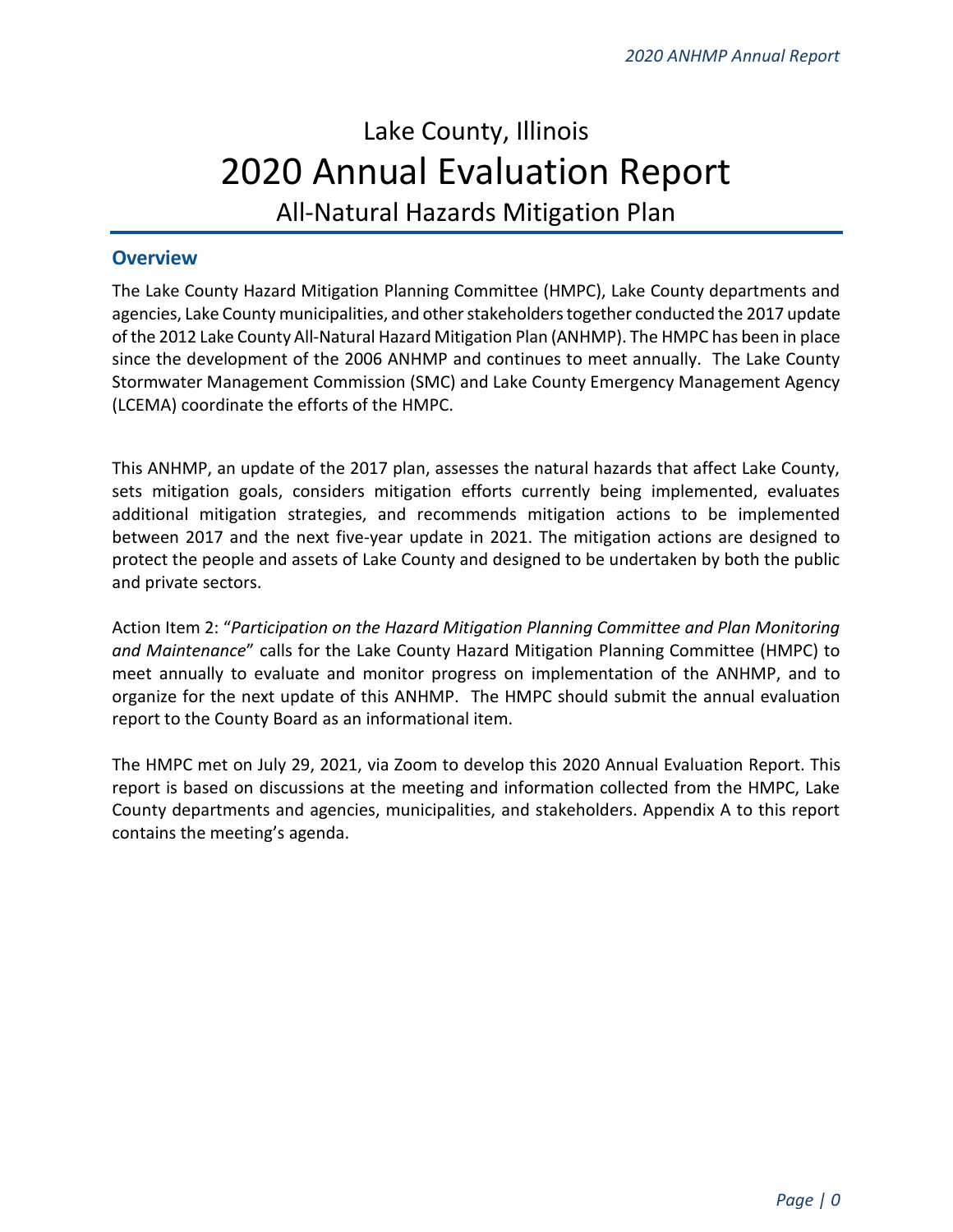# **Lake County Natural Disaster Declarations**

*Post-Plan Development & Adoption*

## **Illinois COVID-19 FEMA-4489-DR Declared March 26, 2020**

On March 24, 2020, Governor JB Pritzker requested a major disaster declaration due to the Coronavirus Disease 2019 (COVID-19) pandemic beginning on January 20, 2020 and continuing. The Governor requested a declaration for Individual Assistance (all programs) statewide and emergency protective measures (Category B), including direct Federal assistance under the Public Assistance program statewide. This event was of the severity and magnitude that the need for supplemental Federal assistance was determined to be necessary prior to the completion of joint Federal, State, and local government Preliminary Damage Assessments (PDAs). Per 44 C.F.R.§ 206.33(d) and § 206.36(d), the requirement for a joint PDA may be waived for those incidents of such unusual severity and magnitude that formal field damage assessments are not required to establish the need for supplemental Federal assistance under the Stafford Act.1

On March 26, 2020, President Trump declared that a major disaster exists in the State of Illinois. This declaration made Individual Assistance limited to the Crisis Counseling Program requested by the Governor available in all areas in the State of Illinois. This declaration also made emergency protective measures (Category B) not authorized under other Federal statutes, including direct Federal assistance, under the Public Assistance program requested by the Governor available to state and eligible local governments and certain private nonprofit organizations on a cost-sharing basis for all areas in the State of Illinois.

Spring 2020 caused numerous flooding events in Lake County. In a 48-hour period between the dates of April 28-30, Lake County received between 2.92 inches (Buffalo Grove) and 4.50 inches (Fox Lake Hills) of rain. On May 15, 2020, Zion experienced flooding that shut down multiple intersections, including IL-173 and Wadsworth. On May 17, 2020. US-41 was closed at IL-60 in Lake Forest due to flooding. Residential streets near Deerfield and Wilmot Roads were flooded in Deerfield. Additionally, flooding was observed on Appley Avenue near Oak Spring Road in Libertyville. May 2020 was 0.6" away from breaking the record for wettest May ever in Chicago.

Following one of the wettest spring seasons on record came one of the driest summers on record – the summer of 2020. The summer of 2020 was also the warmest summer on record for Chicagoland. Further, there were 7 consecutive days in November where temperatures were in the 70s. Only one 70+ degree day during the month is the average.

On August 10, 2020, a derecho passed through Iowa and Northern Illinois. The National Weather Service defines a derecho as, "a widespread, long-lived windstorm that is associated with a band of rapidly moving showers or thunderstorms." The derecho produced an EF-1 tornado that touched down in Spring Grove, IL. Its path was nearly 4 miles long and 150 yards wide. The tornado caused no deaths or injuries. Most of the damage from this tornado was done to trees, but most of the structural damage occurred in Lake County before it passed north over the state line. It was also reported that trees in Lakemoor lost limbs up to 20 feet long and 8-10 inches in diameter due to strong winds.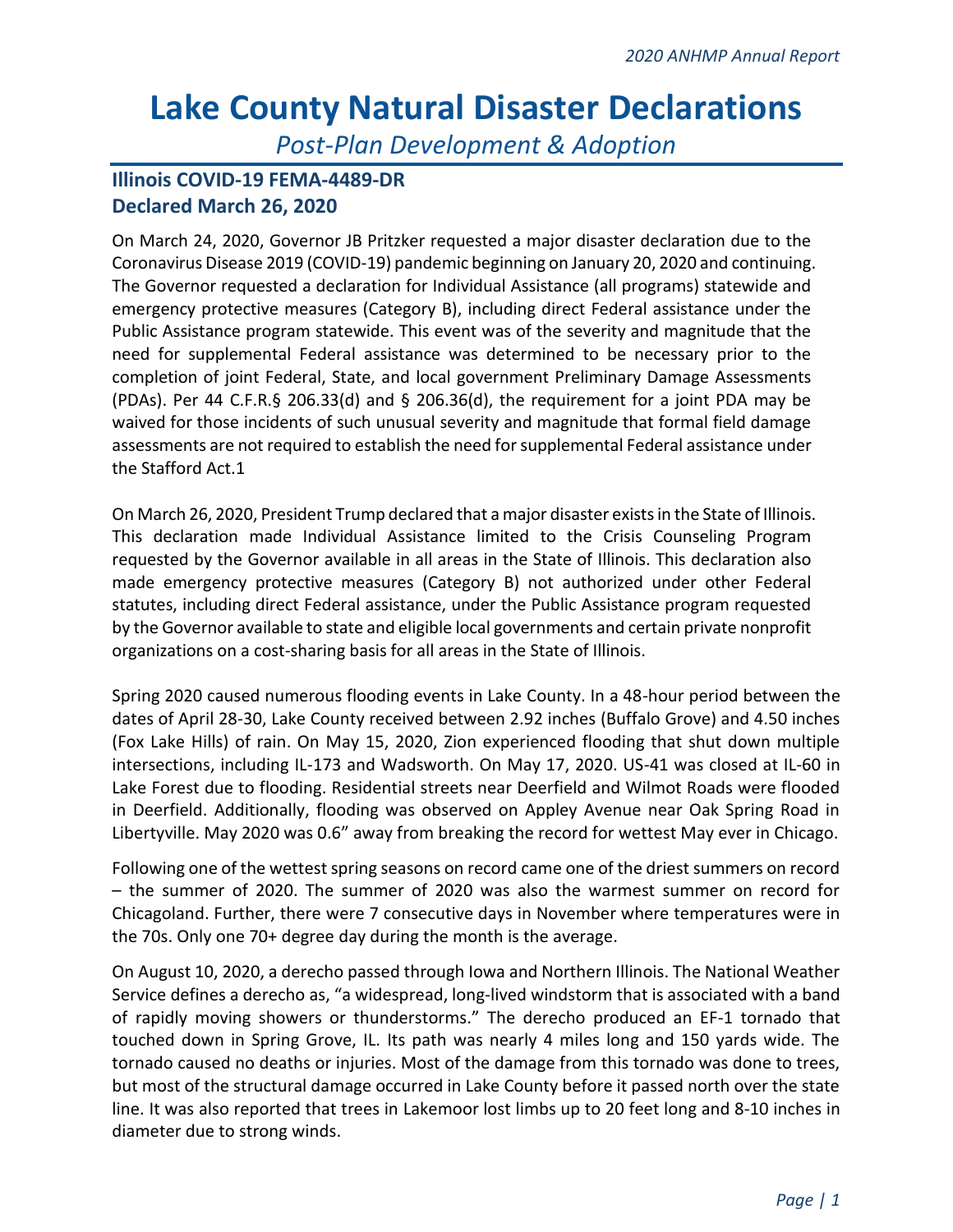#### **Status of Action Items**

The Action Plan (Chapter 6) in the Lake County All-Natural Hazards Mitigation Plan contains 33 action items. These action items were taken from the hazard mitigation recommendations made in Chapter 3 through 5. The status of the implementation of the action items are summarized below.

#### **ACTION ITEM 1: PLAN ADOPTION**

Adoption of the *Lake County All-Natural Hazards Mitigation Plan* by resolution. See Table 1 for a list of communities and adoption dates.

Status: This Action Item was completed.

### **ACTION ITEM 2: PARTICIPATION ON THE HAZARD MITIGATION PLANNING COMMITTEE AND PLAN MONITORING AND MAINTENANCE**

A Lake County Local Planning Committee (HMPC) meeting will be held at least once a year to evaluate and monitor progress on implementation of the ANHMP, and to organize for the next update of this ANHMP. An annual report should be submitted to the County Board by the HMPC as an information item.

Status: The HMPC met on July 29, 2021. This Action Item was completed.

#### **ACTION ITEM 2: INCORPORATE ANHMP INTO OTHER COUNTY AND MUNICIPAL PLANS**

Lake County communities have a variety of plans and ordinances in place. Actions identified in this ANHMP should be incorporated into comprehensive, stormwater management, capital improvement, land-use, and emergency management plans, zoning ordinances, building codes, and post-disaster mitigation policies and procedures. Each jurisdiction participating in this ANHMP will be responsible for reviewing their plans, ordinances, and policies and, as appropriate, revising those documents.

Each community that has adopted this mitigation plan will take the following actions to facilitate the incorporation of mitigation actions into their plans and ordinances:

Within one year of the adoption of the ANHMP by the community, the lead individual for each community (emergency manager, public works director, engineer, or planner) will lead a local committee that will complete an evaluation of the Villages Plans, Codes and Ordinances to determine those that need to be modified to incorporate the action items of the ANHMP.

When the plans, codes or ordinances are updated or modified for any purpose, a recommendation will be made to make the modifications noted in number 1 above.

Next time the ANHMP is updated or modified, a review will be completed within one year of adoption to determine if any additional modifications must be made to local plans, codes, or ordinances.

#### Status: Ongoing

Deer Park implemented a two-phase Stormwater Master Plan in May and October 2017.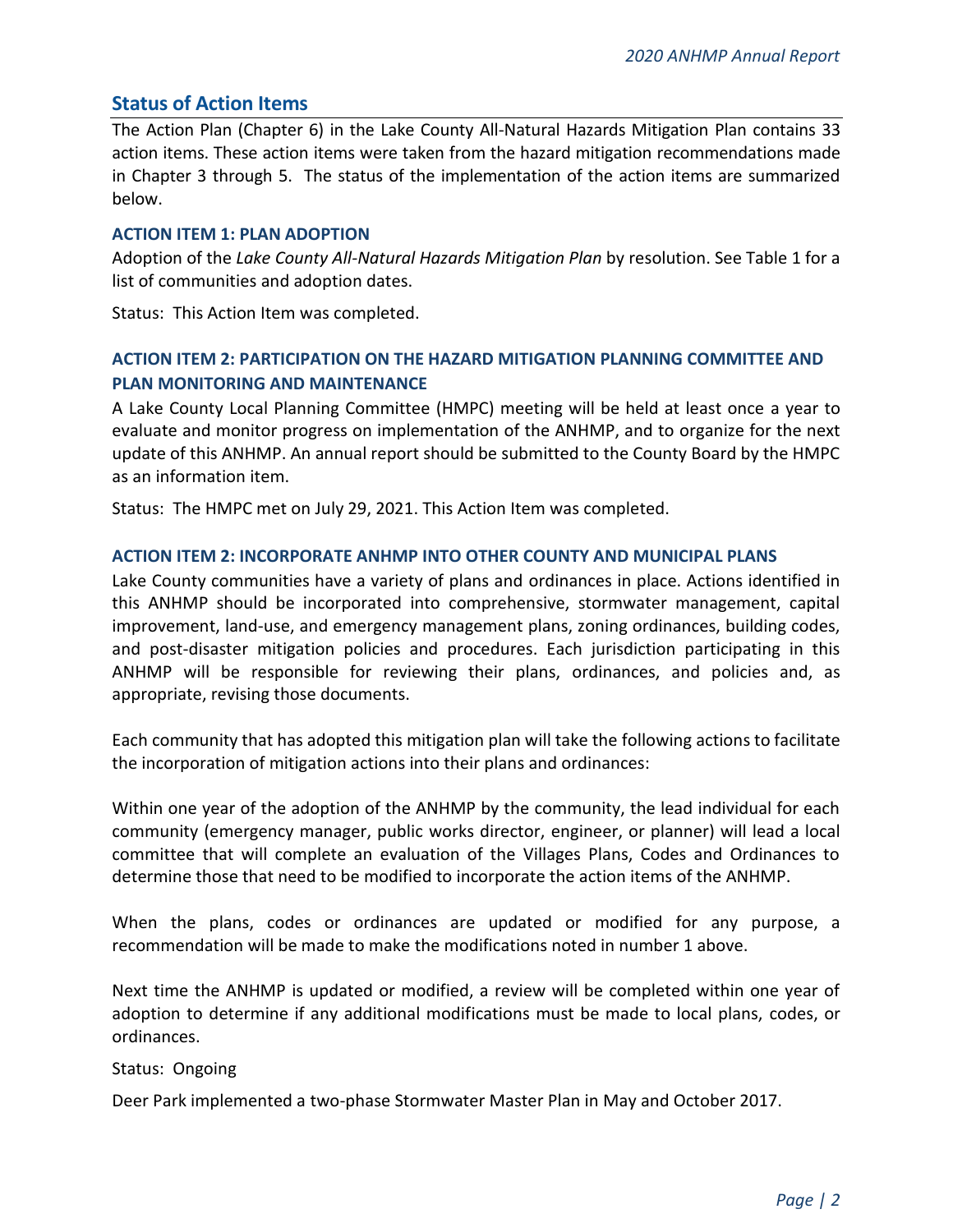Fox Lake incorporated aspects of ANHMP in their Strategic Plan (2018) and their Parks Master Plan (2018-19). They expect to incorporate aspects of ANHMP in future plan updates, such as their comprehensive plan which will be updated in 2022-23.

Round Lake Beach and Lincolnshire incorporated aspects of ANHMP in their Natural Hazard Mitigation Plan updated in August 2020 and March 2020 respectively.

Several communities have updated with Emergency Operations Plans with aspects from ANHMP.

The Village of Wauconda completed an Inflow and Infiltration study to improve their sanitary sewer system.

Communities involved: the County of Lake, Deer Park, Grayslake, Gurnee, Hawthorn Woods, Libertyville, Lincolnshire, Riverwoods, Fox Lake, Lake Barrington, Round Lake, Round Lake Beach, Volo, Wauconda, Beach Park, Winthrop Harbor, Highland Park

#### **ACTION ITEM 3: CONTINUED IMPLEMENTATION OF THE WDO AND NFIP REQUIREMENTS**

Lake County and municipalities, whether certified or non-certified, should continue to fully implement and enforce the Lake County Watershed Development Ordinance (WDO) for all applicable developments.

Status:

- Des Plaines River Watershed: 10 communities
- Fox River Watershed: 10 communities
- North Branch Watershed: 4 communities
- Lake Michigan Watershed: 4 communities
- County-wide: Yes

### **ACTION ITEM 4: IMPROVE NATURAL HAZARDS PUBLIC INFORMATION EFFORTS WITH FOCUS ON THE PROMOTION OF FLOOD INSURANCE AND HOW PEOPLE CAN PROTECT THEMSELVES AND THEIR PROPERTY**

Education regarding natural hazards that can impact Lake County should be provided to all Lake County property owners and residents. Public information efforts have been implemented, but these efforts should be improved to reach people more effectively and to provide effective messages regarding life, health and safety and property protection. Public information and education efforts should focus on severe summer and winter storms, floods and tornadoes and materials should be developed specifically for Lake County and tailored to Lake County needs.

Status: Many communities involved have information posted on their respective websites or send out information in newsletters. Less common alternatives include making posts on Facebook and Twitter.

- Des Plaines River Watershed: 9 communities
- Fox River Watershed: 9 communities
- North Branch Watershed: 4 communities
- Lake Michigan 6 communities
- County-wide: Yes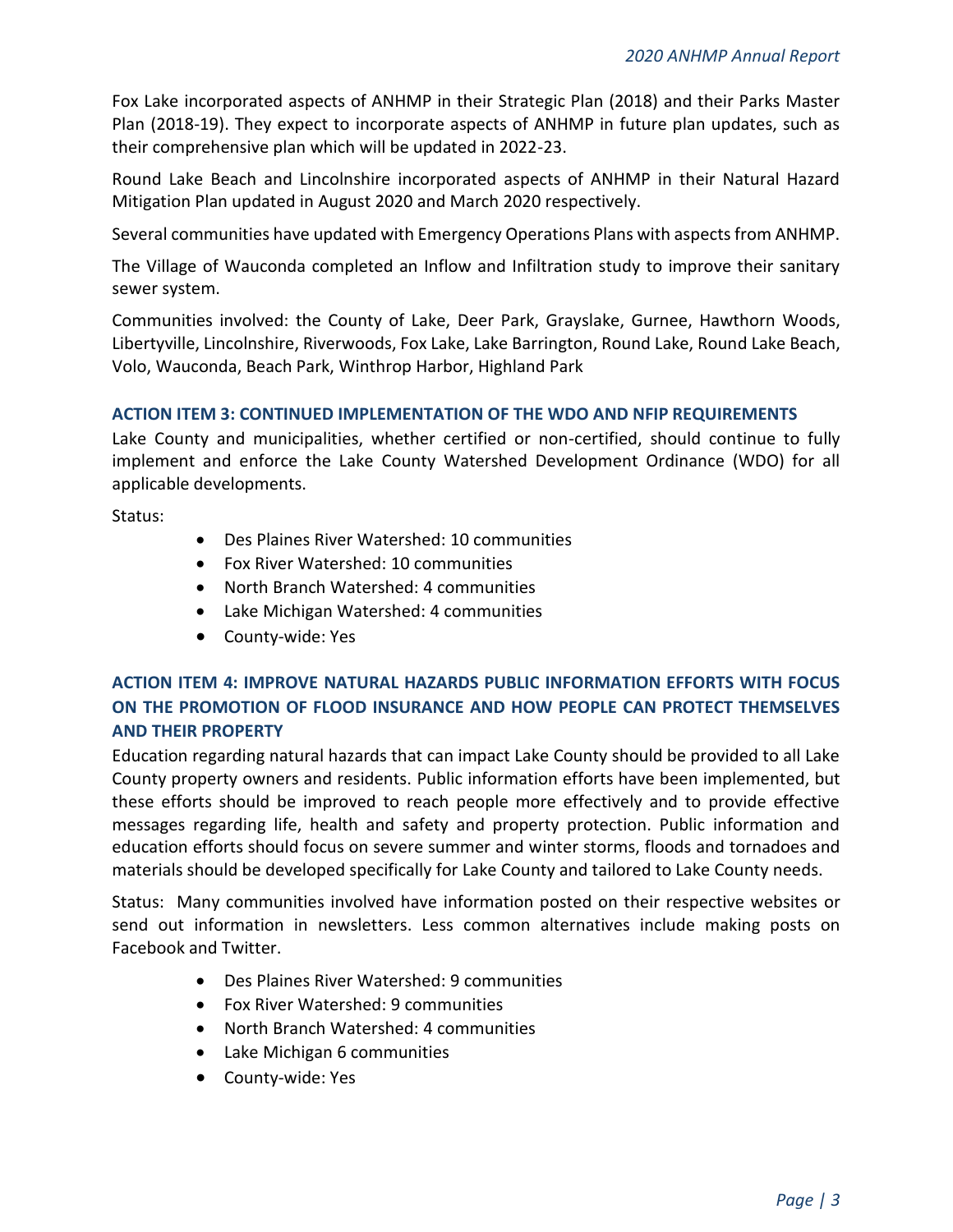#### **ACTION ITEM 5: IDENTIFY NEEDS AND OBTAIN ALTERNATE POWER SOURCES FOR CRITICAL FACILITIES AND SHELTERS**

The July 2011 storms in Lake County highlighted the need for alternate power sources at critical facilities. The HMPC recognizes that FEMA mitigation funds are not available for this action item but recognizes the importance of all agencies and facility and shelter owners determining backup power source needs and obtaining equipment and/or service.

Status: The communities involved have backup generators at their critical facilities. Examples of critical facilities are townhalls, police stations, fire stations, etc. The Village of Beach Park has backup power at all their critical facilities and are working on getting school districts and shelters set up with backup power capabilities. The backup generator at the Village Hall of North Barrington is tested weekly. Port Barrington purchased two additional portable generators in the past year.

- Des Plaines River Watershed: Kildeer, Lincolnshire, Vernon Hills
- Fox River Watershed: Barrington, North Barrington, Port Barrington, Round Lake Beach, Wauconda
- North Branch Watershed: Bannockburn, Deerfield, Green Oaks, Highland Park
- Lake Michigan Watershed: Beach Park, North Chicago, Zion
- County-wide: No

#### **ACTION ITEM 6: REVIEW OF CRITICAL FACILITIES AND IMPLEMENT OF APPROPRIATE MITIGATION MEASURES**

Critical facilities should be evaluated to determine their vulnerability to tornadoes, severe storms, and floods. The availability of safe rooms and sheltering should be reviewed. Critical facilities have been mapped in the County's GIS. As the County further examines building footprints and floodplains as part of the stormwater management program, the review of critical facilities should be included. 20 Lake County critical facilities are in the floodplain, and other critical facilities are vulnerable to wind and severe storms. Where necessary, critical facilities should be mitigated and protected from identified natural hazards.

Status: The Village of Deer Park floodproofed their Village Hall. North Chicago floodproofed their main power source to eliminate transformer shutdown from flood waters.

- Des Plaines River Watershed: Deer Park
- Fox River Watershed: None
- North Branch Watershed: Highland Park
- Lake Michigan Watershed: North Chicago
- County-wide: No

#### **ACTION ITEM 7: IMPROVE CAPACITY OF DRAINAGE SYSTEMS AND/OR PROVIDE ADDITIONAL STORAGE OF FLOOD WATERS**

When opportunities arise and when downstream areas are not adversely impacted (or mitigated), communities should strive to increase the capacity of drainage systems. Drainage improvements may include opening restrictive culverts or bridges, storm sewer improvements, etc. When appropriate and when opportunities are identified, the systems should be augmented with additional detention or retention to reduce runoff rates and runoff volumes.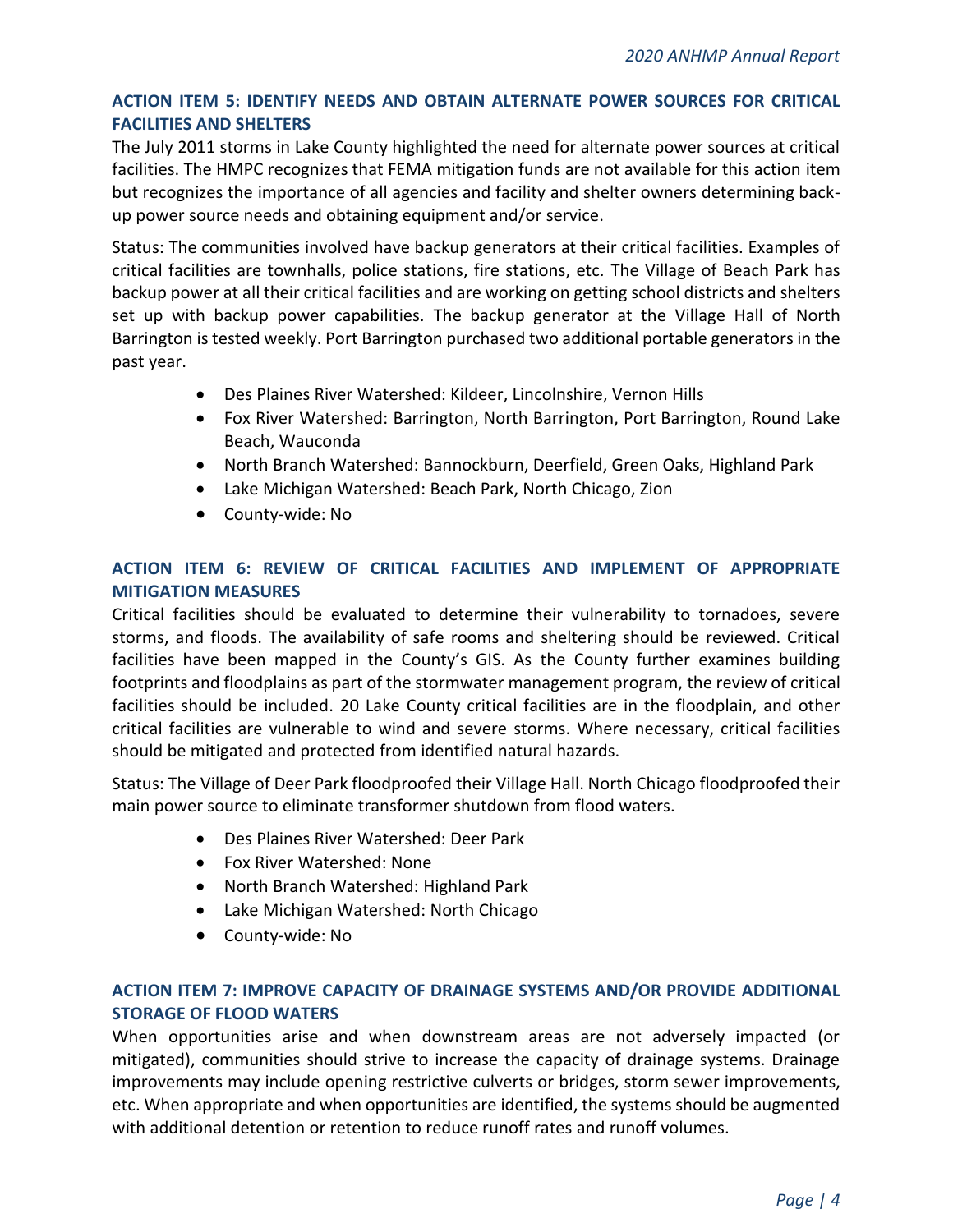Status: The Village of Barrington completed a Flint Creek restoration project which included streambank and online detention regrading which provides additional volume and flow capacity. The Village of Deerfield reconstructed a road in town and included storm sewers in the project to increase capacity. The Village of Green Oaks completed construction a project to reduce the frequency and magnitude of chronic nuisance flooding in two residential areas. Part of a subdivision in Lake Barrington had a drainage pipe replacement. The Village of Lincolnshire completed a village-wide drainage study and installed a 6" emergency standpipe connection to allow for quick hookup of flood relief pumps during an emergency.

- Des Plaines River Watershed: Deer Park, Hawthorn Woods, Lincolnshire, Third Lake
- Fox River Watershed: Barrington, Lake Barrington, Lake Zurich
- North Branch Watershed: Deerfield, Green Oaks, Highland Park
- Lake Michigan Watershed: Zion
- County-wide: Yes

#### **ACTION ITEM 8: IMPLEMENT MAINTENANCE PROGRAMS FOR DRAINAGE SYSTEMS, INCLUDING STREAMBANK AND RAVINE STABILIZATION EFFORTS**

The County, municipalities, and townships should develop and implement formal and regular drainage system maintenance programs. This effort should include the inspection of privately maintained drainage facilities. It is understood that each municipality and township will make these considerations based on available staffing and financial resources. Both urban and rural streams need maintenance. Also, bridges and culverts (active or abandoned) that restrict flood flows should be evaluated. The removal or enlargement of stream crossings, in cases where a modification will not cause an increase in downstream flooding, should be considered, and funded. Streambank and ravine or shoreline stabilization efforts should also be evaluated and implemented. Public information should be provided to property owners on how best to protect streambanks and shorelines.

Status: The communities involved have written plans and procedures in place to maintain and monitor drainage systems. Many communities conduct additional procedures following major storm events.

- Des Plaines River Watershed: 7 communities
- Fox River Watershed: 5 communities
- North Branch Watershed: 3 communities
- Lake Michigan Watershed: 1 community
- County-wide: No

#### **ACTION ITEM 9: IMPLEMENT PROPERTY PROTECTION PROJECTS FOR FLOOD MITIGATION**

Properties that are exposed to flood damage, severe storms, and severe erosion throughout Lake County should be protected through property protection measures where regional structural projects are not feasible. Property protection measures should include, but not be limited to, acquisition, elevation, floodproofing, or retrofitting. Priority should be given to repetitive loss properties and homes subject to the impacts of severe erosion, however, all flood prone properties (floodplain, depressional storage or SMC problem areas) including critical facilities should be included.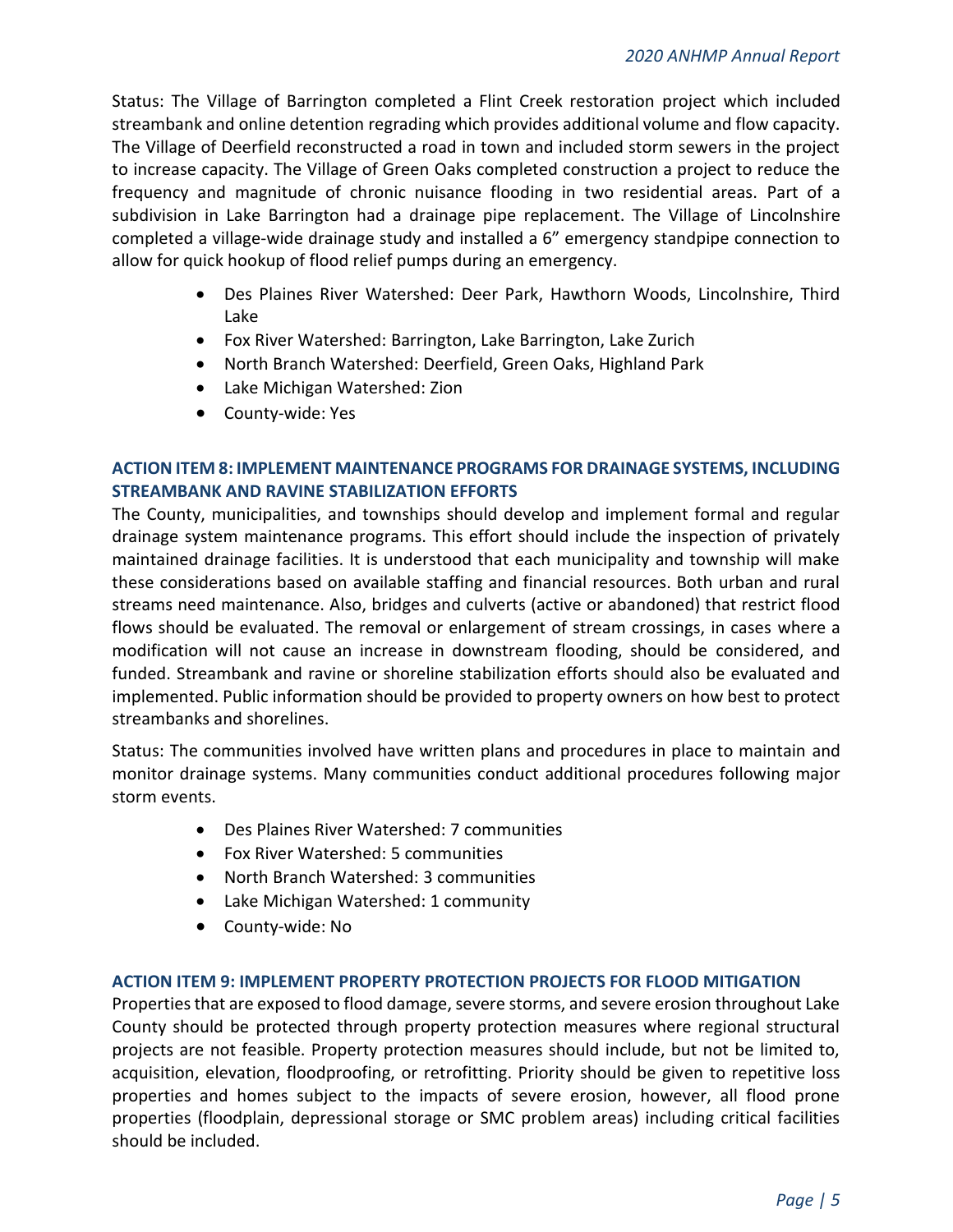Status: In the City of Highland Park, 6 homes are participating in the voluntary buyout program since 2017 and the City is working with SMC to complete the projects. The Village of Libertyville incorporated recommendations from their Master Stormwater Management Plan into the design for upcoming construction projects, including the Rockland Road Corridor Flood Reduction Project and drainage improvements in the Highlands Subdivision study area. The Village of Lindenhurst built a stormwater depressional storage area at Lindenhurst Drive (near Sand Lake) to protect homes in the area. Des Plaines River Watershed: 3 (Deer Park, Libertyville, Lindenhurst)

- Fox River Watershed: Lake Barrington, Port Barrington
- North Branch Watershed: Highland Park
- Lake Michigan Watershed: North Chicago
- County-wide: No

**ACTION ITEM 10: REDUCE INFLOW AND INFILTRATION TO PROTECT AGAINST SEWER BACKUPS** Municipalities should evaluate options and implement programs to reduce the inflow and infiltration of stormwater into the sanitary sewer system to reduce the wastewater treatment plant flow during severe storm and flood events. Efforts can be undertaken on a regional basis.

Status: The Village of Green Oaks completed Contract 1 of the TIF District Sanitary Sewer Rehabilitation Project. The City of Highland Park lines several miles of sanitary system to reduce inflow/infiltration and maintains the structural and functional capacity of the sanitary sewer. The City also offers a Voluntary Sewer Lateral Cost share program that provides up to \$1,260 in funding assistance to qualified residents per each location for flood protection measures such as installation of overhead sewers, lining lateral services or complete lateral replacements.

- Des Plaines River Watershed: Hawthorn Woods
- Fox River Watershed: Lake Zurich
- North Branch Watershed: Deerfield, Green Oaks, Highland Park
- Lake Michigan Watershed: None
- County-wide: No

#### **ACTION ITEM 11: IDENTIFY WIND MITIGATION OPPORTUNITIES FOR THE PROTECTION OF BUILDINGS, AND TO PROVIDE SAFE ROOMS AND SHELTERING**

Wind mitigation, and safe rooms and sheltering, needs can arise though planning efforts, building design efforts, and retrofitting opportunities. When needs, safety, and sheltering deficiencies are identified, alternatives for providing mitigation should be developed and funding sought.

Status: No new progress this year. Communities involved with this action item report upkeep of existing safe rooms and/or further investigation for new ones.

#### **ACTION ITEM 12: CONTINUE PARTICIPATION OR CONSIDER PARTICIPATION IN TREE CITY USA (URBAN FORESTRY)**

Lake County municipalities that are Tree City USA communities will maintain their status in the nationwide program, and communities that are not in the program will consider joining the program. It is understood that each municipality will make these considerations based on available staffing and financial resources.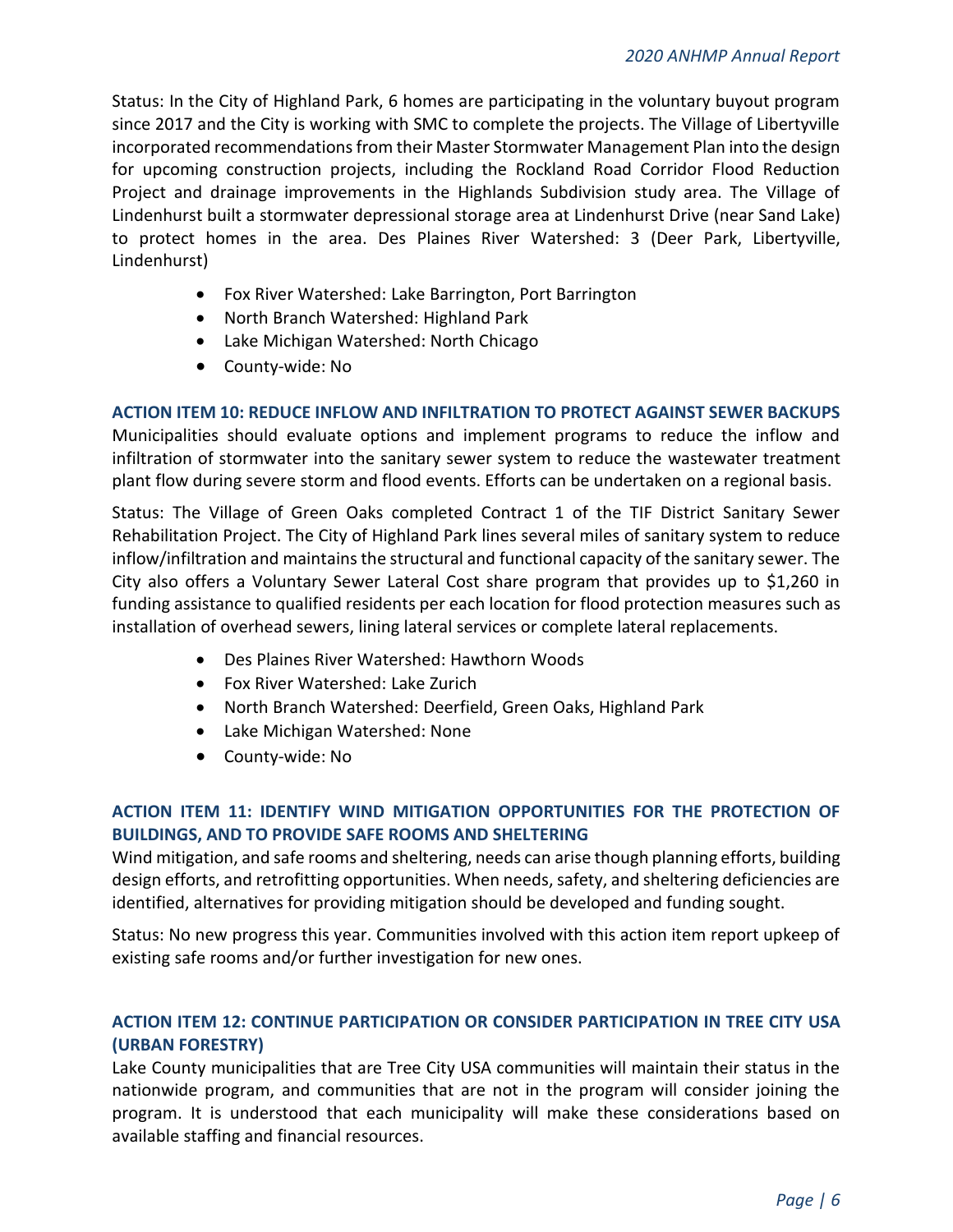Status: The communities involved are Tree City USA communities. Eighteen of those who responded this year reported continued participation in Tree City USA.

- Des Plaines River Watershed: 7 communities
- Fox River Watershed: 6 communities
- North Branch Watershed: 3 communities
- Lake Michigan Watershed: 2 communities
- County-wide: No

#### **ACTION ITEM 13: CONTINUE WORK FOR NIMS COMPLIANCE**

The county and all municipalities should ensure that they are NIMS compliant. Training opportunities for all first responders and other identified personnel on NIMS and ICS should be shared will all agencies.

Status: The communities involved are NIMS compliant.

- Des Plaines River Watershed: 7 communities
- Fox River Watershed: 5 communities
- North Branch Watershed: 2 communities
- Lake Michigan Watershed: 3 communities
- County-wide: No

#### **ACTION ITEM 14: IMPROVE BUILDING CODES AND BUILDING CODE ENFORCEMENT**

Communities that have not adopted the International Code series of building codes should do so, and for all communities, future code revisions should be pursued to strengthen new buildings against damage by high winds, tornadoes, hail, earthquakes, and flooding. The Building Code Effectiveness Grading Schedule (BCEGS) program is designed to evaluate the code adoption and enforcement efforts of a community, with emphasis on natural hazard mitigation. The County and most municipalities participate in BCEGS, and communities should strive to improve their rating to a 4/4, if not already attained. Requiring tornado "safe rooms" in certain structures should be considered. The floodplain provisions (design flood elevation) should also be considered in conjunction with the Lake County WDO.

Training should be developed and conducted for building department staff on building code administration, enforcement, the natural hazards aspects of the International Codes, regulation of mobile home installation, flood provisions, and any other provisions applicable to hazard mitigation.

Status: The Village of Bannockburn adopted the 2018 International Building Code in 2019. The Village of Gurnee accepted in the 2018 International Code Council. The City of Highland Park updated to the 2018 International Building Code. Lake Barrington updated to the 2018 ICC Building Codes in February 2020. Their BCEGS ratings are 4 (out of 10 where 1 is the highest) for one- and two-family residential property as well as commercial and industrial properties. The Village of Round Lake Beach accepted the 2018 ICC.

- Des Plaines River Watershed: Gurnee
- Fox River Watershed: Lake Barrington, Round Lake Beach
- North Branch Watershed: Bannockburn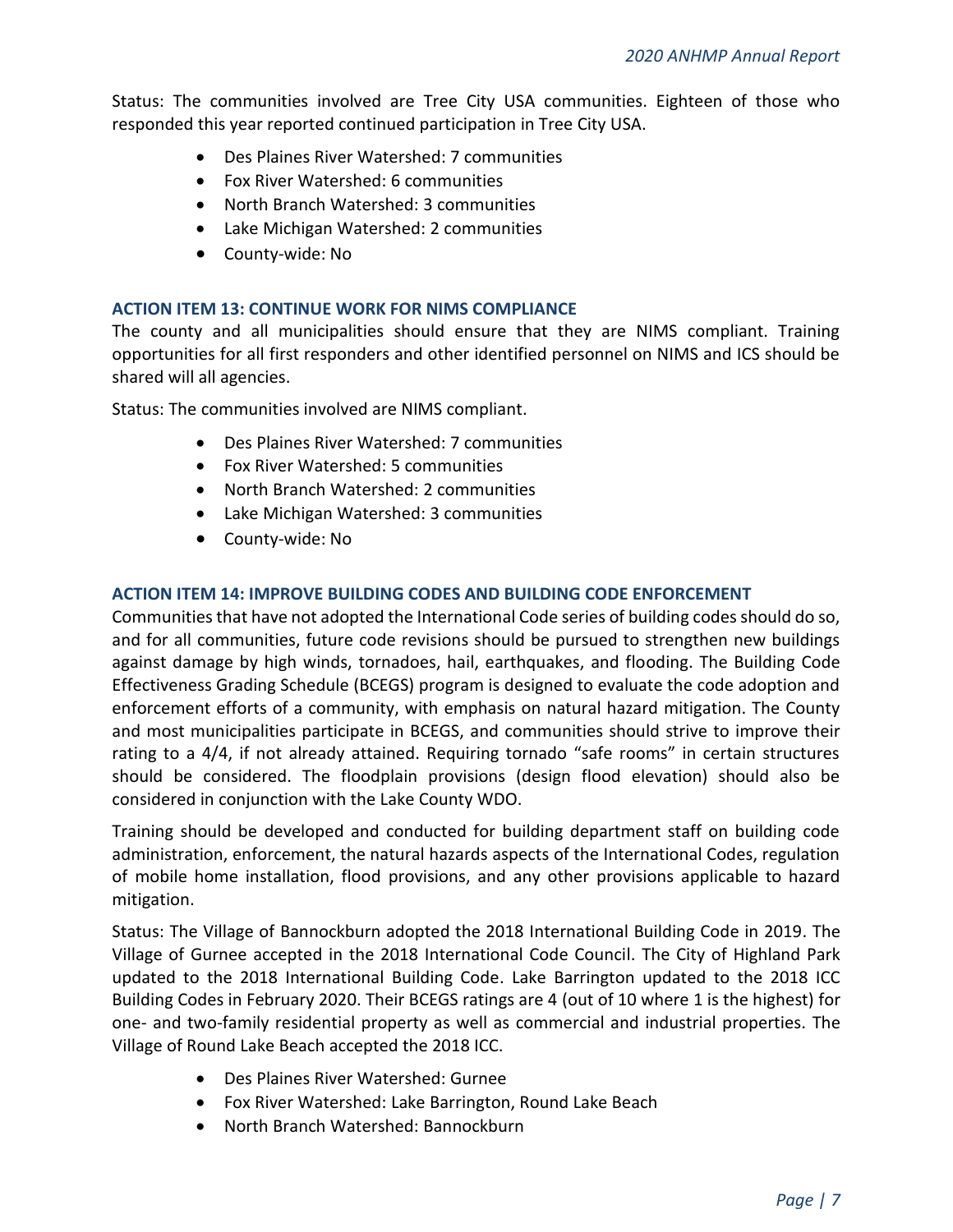- Lake Michigan Watershed: None
- County-wide: No

#### **ACTION ITEM 15: SEEK MITIGATION GRANT FUNDING FOR ADDITIONAL MITIGATION PLANNING AND COST BENEFICIAL PROJECTS**

The County, municipalities, other agencies, and institutions should apply for mitigation grant funding through available IEMA and FEMA programs for mitigation planning and mitigation projects. As required by IEMA and FEMA programs, projects must be cost beneficial. FEMA hazard mitigation funding including PDM, HMGP, FMA and Section 406 of the Stafford Act (for facilities and infrastructure damaged due to a presidentially declared disaster) should be considered.

Status: The Village of Beach Park is working with SMC's buyout program to demolish two homes that were in the process of sliding in the creek behind them. The Village of Gurnee also participates in the buyout program and has had three awaiting demolitions. In the City of Highland Park, 5 homes were demolished in the past year.

- Des Plaines River Watershed: Gurnee
- Fox River Watershed: None
- North Branch Watershed: Highland Park
- Lake Michigan Watershed: Beach Park
- County-wide: Yes

#### **ACTION ITEM 16: CONTINUE PARTICIPATION OR CONSIDER PARTICIPATION IN STORMREADY**

Lake County municipalities that are National Weather Service StormReady communities will maintain their status in the nationwide program, and Lake County communities, other agencies, and colleges should consider joining the StormReady program. The StormReady program has been developed to provide communities guidelines to improve the timeliness and effectiveness of hazardous weather-related warnings for the public.

Status: The communities involved are StormReady communities.

Communities involved: Gurnee, Libertyville

#### **ACTION ITEM 17: IMPROVE EMERGENCY RESPONSE AND DEVELOP ASSESSMENT TEAMS**

Lake County and the municipalities should work to improve emergency response and to develop assessment teams for emergency management response, health department concerns and needs and for post-disaster mitigation.

If a community waits until a disaster occurs to plan post-disaster mitigation policies and procedures, they are too late. The time to prepare is before the disaster occurs. Preparation includes assigning post disaster tasks to:

- Determine the extent of the damages, including whether the structures are substantially damaged as defined in the WDO
- Determine the health and safety needs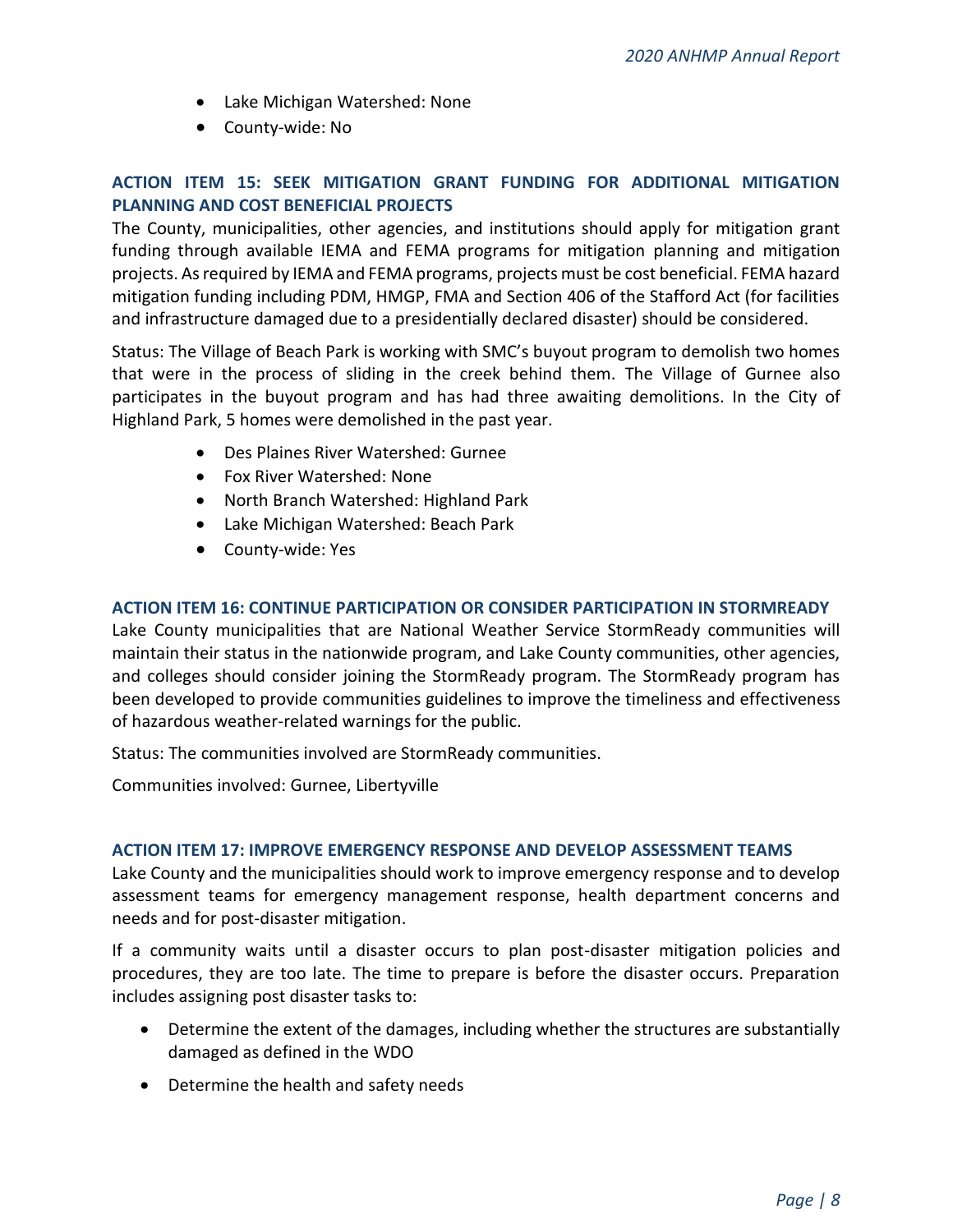- Ensure that the public is aware of actions that they should be taking, and that the community is taking to mitigate damages, as well as encouraging property owners and renters to work with their insurance agents to help cover their losses
- Ensuring that residents have the proper permits before repairing structures and ensuring that the repair is completed according to code
- Determine what mitigation actions are appropriate given the extent of damages
- Determine whether any temporary permit and construction moratoriums need to be put in place after the disaster

Response teams should be developed through the LCEMA and other county agencies and the HMPC. Individuals that may be needed for post disaster activities should be trained, should be aware of their potential assignments and should prepare documents that they may need to use after the disaster occurs.

Status: The communities involved have updated their Emergency Operations Plan.

Communities involved: The County of Lake, Beach Park, Grayslake, Gurnee, Highland Park, Riverwoods, Round Lake, Winthrop Harbor

#### **ACTION ITEM 18: ENHANCE RESPONSE AND RECOVERY INFORMATION SHARING AND COLLABORATION AND IDENTIFY ADDITIONAL TRAINING OPPORTUNITIES**

Improve information sharing between Lake County, municipal/township agencies and services providers, such as ComEd, during and after natural hazard events. Systems should be put in place to help ensure that response and recovery efforts are coordinating. Additional training opportunities should be identified, including annual exercises and tabletop exercises.

Status: Most of the communities involved updated plans and had city officials complete various training exercises. The Village of Barrington used a tabletop exercise to update their Emergency Operations Plan.

Communities involved: Barrington, Grayslake, Highland Park, Kildeer, Lincolnshire, Round Lake

#### **ACTION ITEM 19: CONTINUE PARTICIPATION OR CONSIDER PARTICIPATION IN THE NFIP'S COMMUNITY RATING SYSTEM**

Municipalities that participate in the NFIP should consider participating in the Community Rating System (CRS). Lake County and communities already participate in CRS, and they should also continue their participation.

Status: The communities involved maintain their CRS rating. The Village of Port Barrington became a CRS level 7 community.

#### **ACTION ITEM 20: CONTINUE TO MAP NATURAL HAZARD IMPACTS AND CONTINUE VULNERABILITY ASSESSMENTS**

Lake County should continue to identify the number and type of existing structures, infrastructure, and critical facilities at risk to natural hazards and to map available data and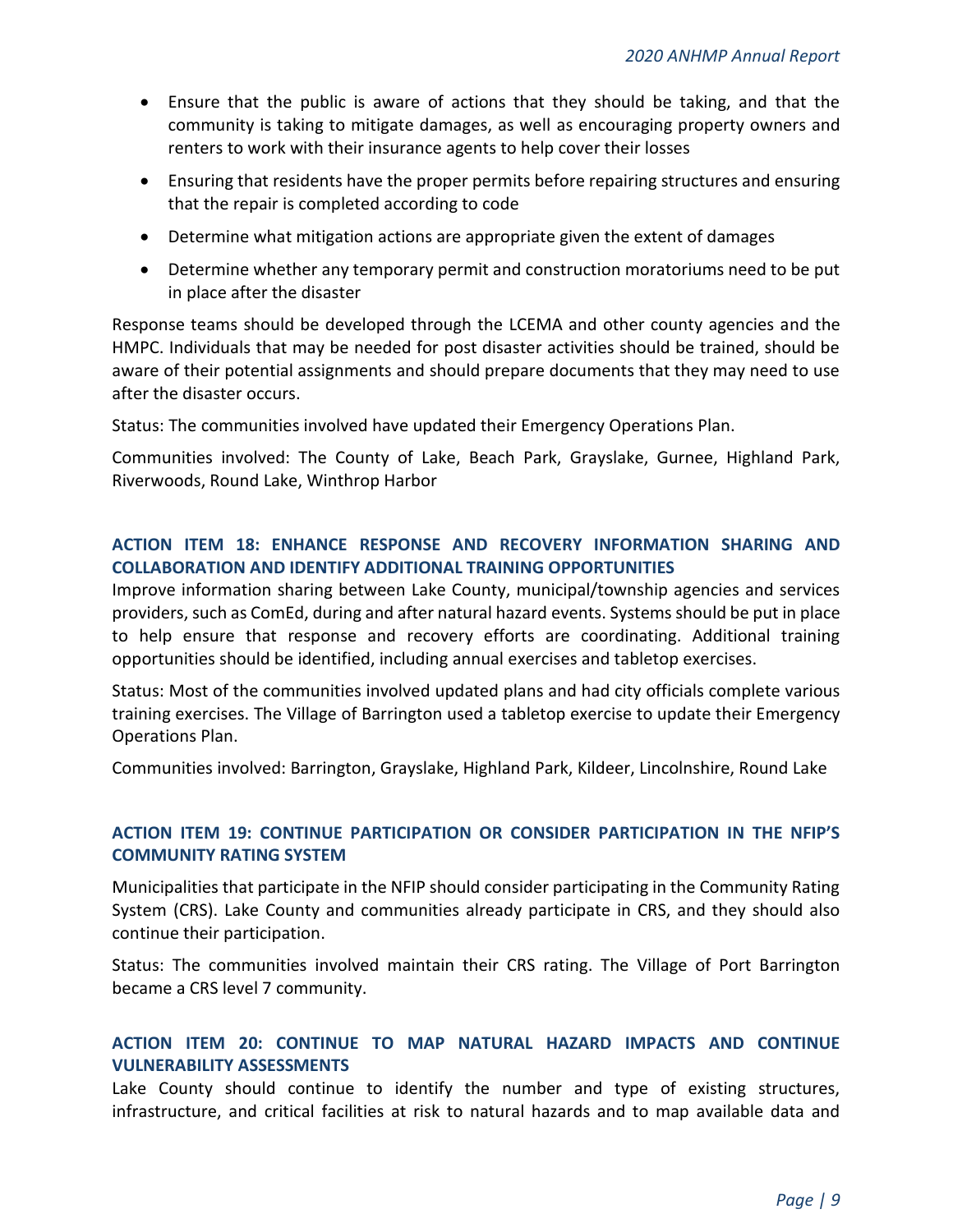information. Also, the potential dollar losses from vulnerable hazards should be assessed and used to evaluate potential hazard mitigation projects.

Status: The Village of Round Lake initiated a vulnerability assessment of its public water supply system.

#### **ACTION ITEM 21: CONTINUE WITH IDENTIFICATION AND IMPLEMENTATION OF SMC FLOOD MITIGATION PROJECTS**

Based on the findings in Chapter 3 of this ANHMP, it is important for the Lake County SMC to continue with their watershed management efforts for flood mitigation in unincorporated Lake County and within the Lake County municipalities. The SMC should continue making use of their annual funding and available FEMA grant funding to provide flood mitigation. Based on the number of SMC flood problem areas identified, the SMC recognized the Des Plaines River and the Fox River watersheds as priority areas.

- 1. Priority actions for the **Des Plaines River Watershed** in the next five years include:
	- Floodplain buyout program Status: Ongoing. Homes in Gurnee and Newport Township are awaiting buyout and demolition.
	- Floodplain remapping/studies for Newport Creek, Indian Creek, Bull Creek and Mill Creek

Status: Ongoing.

• Watershed planning/coordination for Des Plaines River - Phase II, North Mill Creek, Newport Creek, Bull Creek, and Indian Creek Status: Ongoing.

Involved communities: Antioch, Beach Park, Buffalo Grove, Green Oaks, Grayslake, Gurnee, Hainesville, Hawthorn Woods, Indian Creek, Kildeer, Lake Forest, Lake Zurich, Libertyville, Lincolnshire, Lindenhurst, Long Grove, Mettawa, Mundelein, Old Mill Creek, Park City, Riverwoods, Round Lake Beach, Round Lake Park, Third Lake, Vernon Hills, Wadsworth, Wheeling, Zion

- 2. Priority actions for the **Fox River Watershed** in the next five years include:
	- Floodplain buyout program Status: Ongoing. Homes in Fox Lake and Grant Township are awaiting buyout and demolition.
	- Floodplain remapping/studies for Fish Lake Drain, Sequoit Creek, Squaw Creek, and Round Lake Drain/Eagle Creek/Long Lake Status: Ongoing.
	- Watershed planning/coordination for Fish Lake Drain and Squaw Creek watersheds. Status: Ongoing.

Involved communities: Antioch, Barrington, Barrington Hills, Deer Park, Fox Lake, Fox River Grove, Grayslake, Hainesville, Hawthorn Woods, Island Lake, Lake Barrington, Lake Villa, Lake Zurich, Lakemoor, Lindenhurst, Mundelein, North Barrington, Port Barrington, Round Lake, Round Lake Beach, Round Lake Heights, Round Lake Park, Tower Lakes, Wauconda, Volo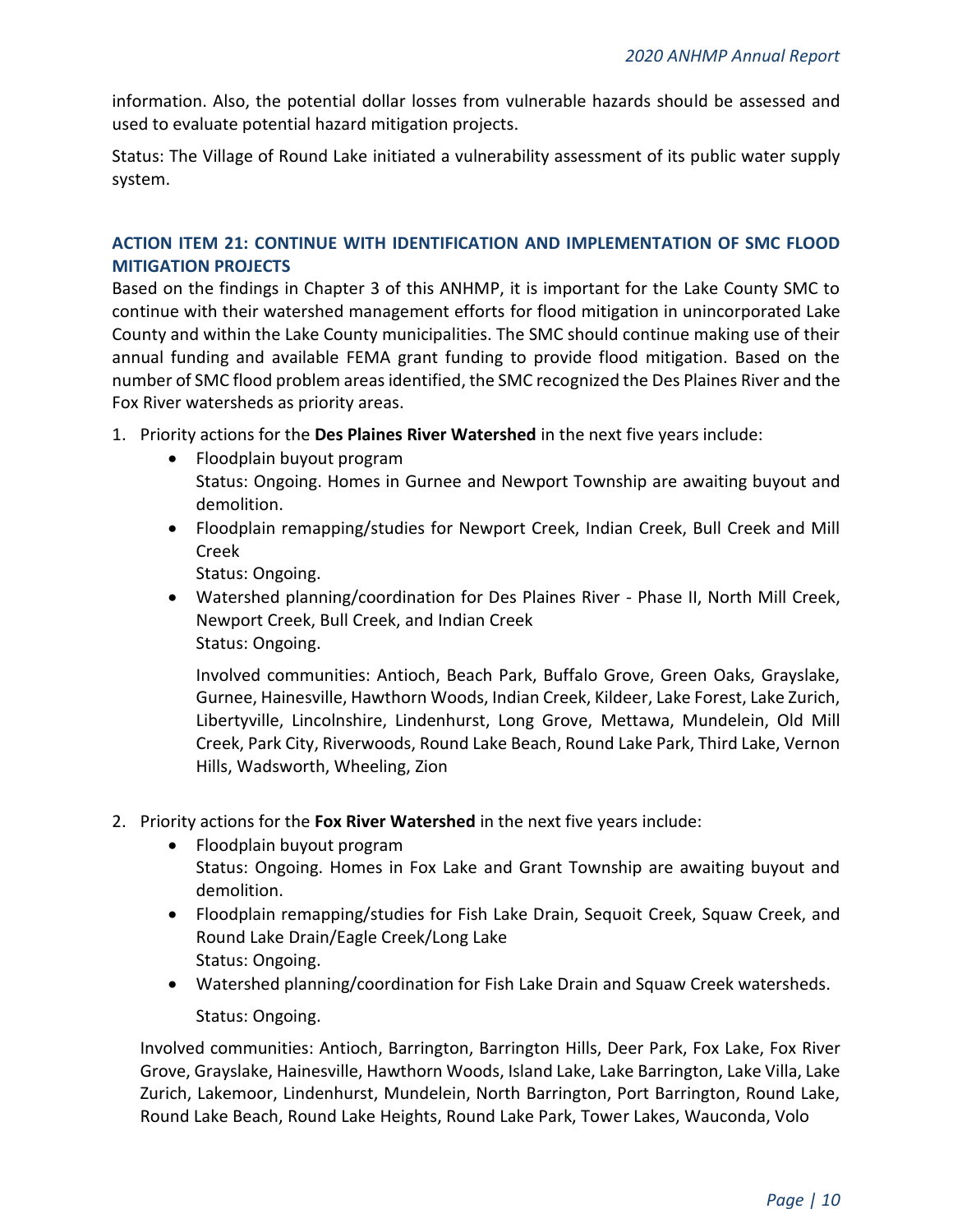- 3. Priority actions for the **North Branch of the Chicago River Watershed** in the next five years include:
	- Increase flood storage capacity and detention Status: Ongoing.
	- Floodplain buyout program Status: Homes in Highland Park are awaiting buyout and demolition.
	- Watershed planning/coordination for Skokie River Status: Ongoing.
	- Flood response/damage assessments

Status: Ongoing.

Involved communities: Bannockburn, Deerfield, Green Oaks, Gurnee, Highland Park, Highwood, Lake Bluff, Lake Forest, Lincolnshire, Mettawa, Park City, North Chicago, Riverwoods, Waukegan

- 4. Priority actions for the **Lake Michigan Watershed** in the next five years include:
	- Floodplain buyout program
		- Status: Ongoing. Two homes in Beach Park were acquired and demolished.
	- Floodplain remapping/studies for Kellogg Creek Status: Ongoing.
	- Watershed planning/coordination for Dead Creek and Kellogg Creek Status: Ongoing.
	- Flood response/damage assessments
		- Status: Ongoing.

Involved communities: Beach Park, Highland Park, Highwood, Lake Forest, Lake Bluff, North Chicago, Wadsworth, Waukegan, Winthrop Harbor, Zion

- 5. Ongoing and anticipated efforts of the SMC in the next five years for **all four major watersheds** include:
	- Flood response/damage assessments Status: Ongoing.
	- Local drainage project cost-share program Status: Continue WMB & SIRF programs. The STOCIP program was introduced by Lake County SMC to fund and enhance local drainage projects.
	- Rain gauge program Status: Ongoing.
	- GIS mapping and countywide base flood elevation layer, LOMA/LOMRs Status: Ongoing.
	- Implementation of Watershed Development Ordinance (WDO) Status: The WDO continues to be administered county-wide.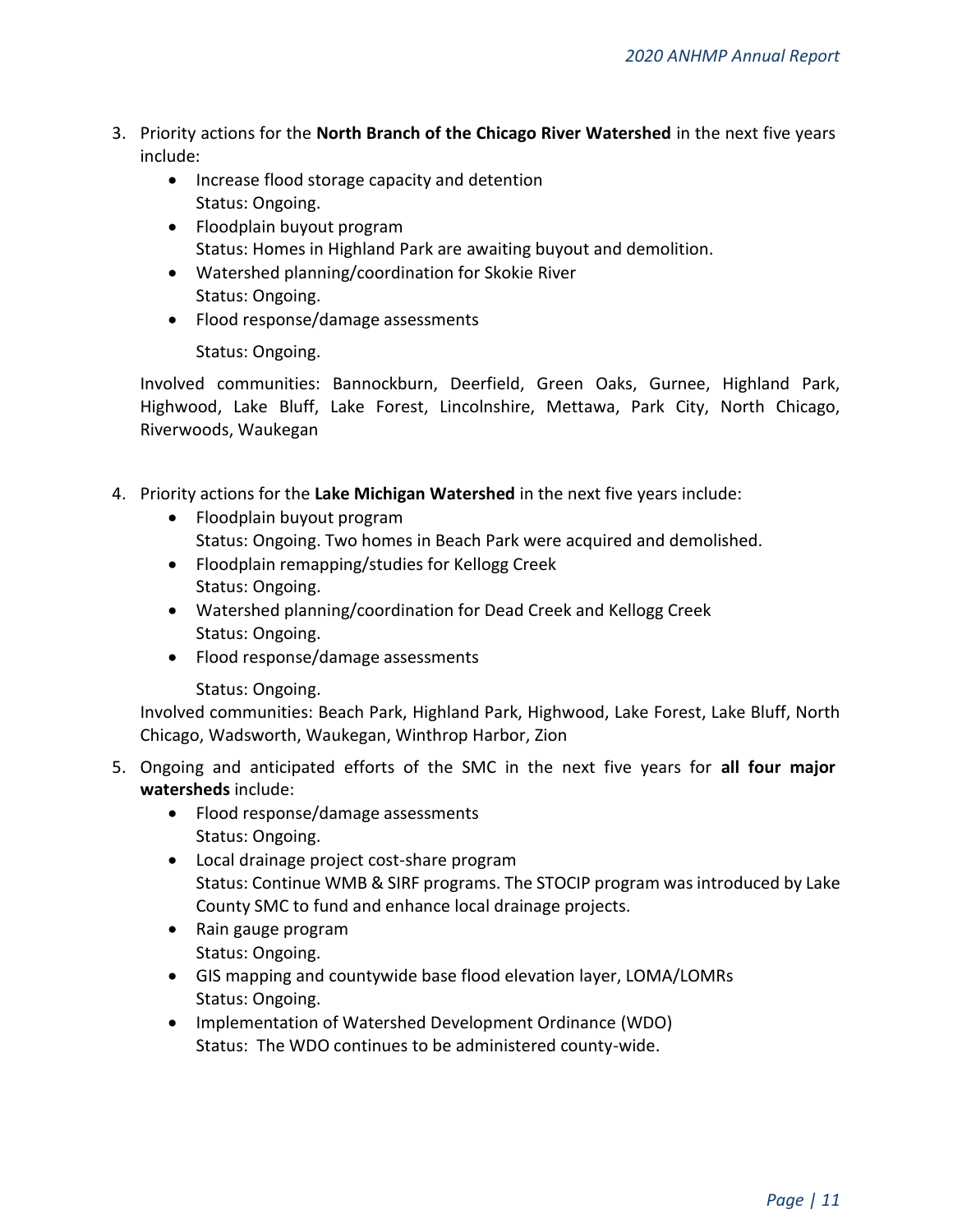#### **ACTION ITEM 22: DEVELOP FLOOD STAGE MAPS**

Flood stage maps should be developed to show varying depths of flooding and the respective area of inundation for floodplain areas within Lake County's major watersheds. The maps should be developed by watershed based on available hydrologic and hydraulic models. Flood stage maps can be used by all agencies to determine early protection actions.

Status: The communities involved developed flood stage maps as part of other studies and updates of plans. For example, flood inundation maps were made in the Village of Deerfield as part of their Stormwater Master Plan.

Communities involved: Deerfield, Lincolnshire

#### **ACTION ITEM 23: DEVELOP OR ENHANCE THE COMMUNITY'S SNOW REMOVAL PLAN**

Severe winter storms are a priority hazard for Lake County. People and businesses are impacted by heavy snow and blizzard conditions. Impassable roads are a problem for emergency services. Products and techniques for clearing roads or dealing with icy conditions are changing and newer approaches help protect the environment.

Status: The communities involved have snow removal plans that are updated annually.

Communities involved: Antioch (township), Barrington, Green Oaks, Gurnee, Hawthorn Woods, Highland Park, Lake Zurich, Lincolnshire, North Barrington, North Chicago, Port Barrington, Round Lake Beach, Vernon Hills, Wauconda, Zion

#### **ACTION ITEM 24: UTILITY TREE TRIMMING**

Trees and branches on power lines is a common hazard. Down power lines can impact significant areas. More attention and better scheduling (rotation) of tree trimming would benefit communities and unincorporated Lake County.

Status: Ongoing

#### **ACTION ITEM 25: SUMP PUMP DISCONNECTS**

Sump pumps, when operating property can keep basements dry from rainwater that collects around foundations. In areas of the county, sump pumps discharge directly into the underground sewer system. The discharge contributes to the amount of sanitary sewage that needs to be treated at wastewater treatment plants or contributes to the total runoff that storm sewers need to carry. This action item calls for the disconnection of sump pump discharge from the sewer system(s), and for the discharge to be above ground. This could be to lawns or French drains. Communities should consider changes in regulations to accomplish the disconnects; other communities could consider rebate or other incentive programs.

Status: The Village of Deerfield offers 20% rebate to homeowners that disconnect their storm discharges from the sanitary main. The City of Highland Park offers a discounted rate on the stormwater management fee to residents that residents that do not discharge into the city storm sewer.

Communities involved: Deerfield, Highland Park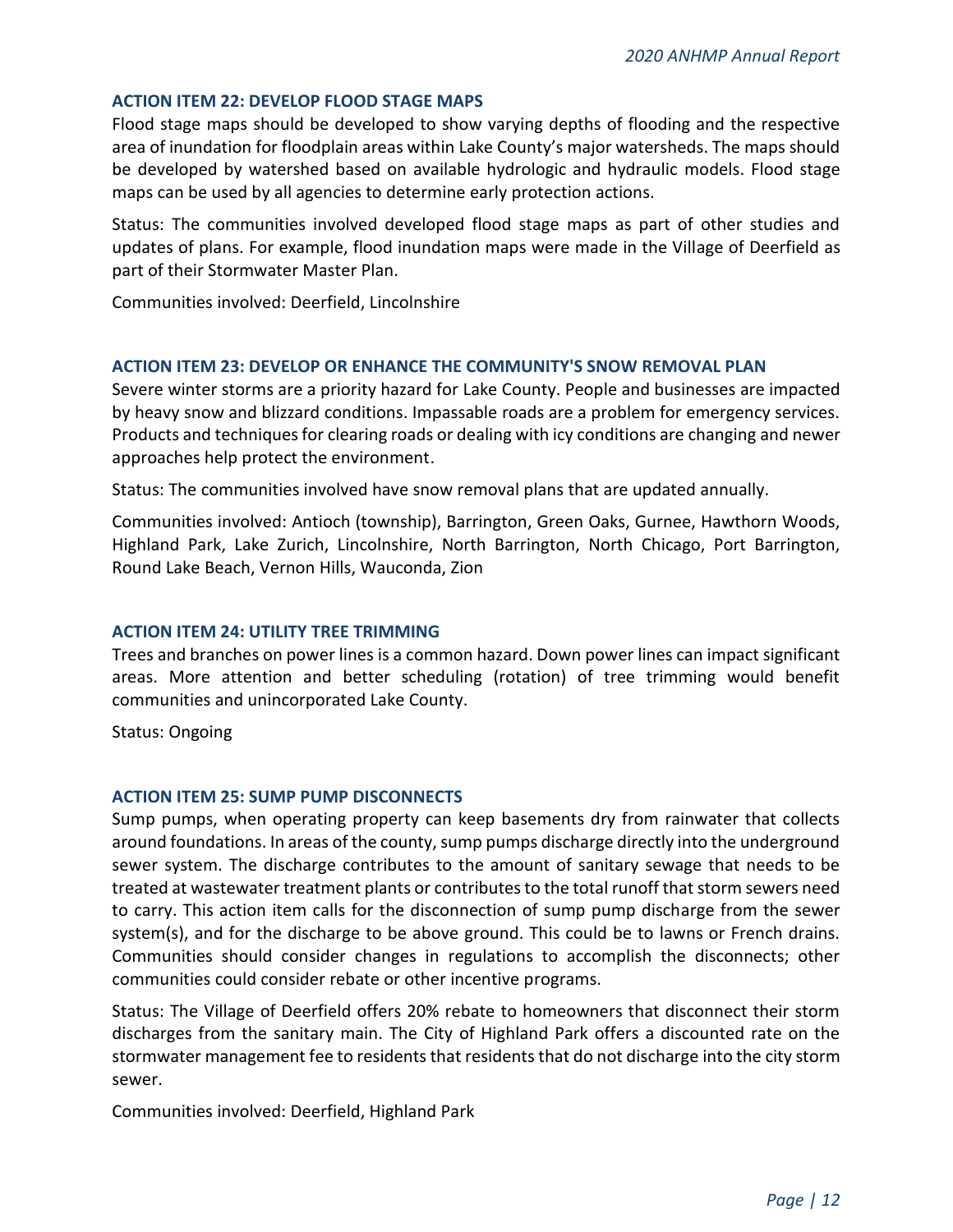#### **ACTION ITEM 26: CONDUCT LOCAL DRAINAGE STUDIES**

Urban flooding and local drainage issues should be investigated by communities and by the SMC to determine alternatives to reduce the impact of flooding to buildings and infrastructure.

Status: The Village of Hawthorn Woods performed a village-wide analysis of drainage problems in 2016 and it was updated in 2018. The City of Highland Park installed backflow preventers in two of the most flood-prone areas in the City. The Village of Lincolnshire completed a villagewide drainage study to identify projects needed to reduce flooding. Park City has a project with SMC regarding drainage issues and the Dady Slough. The City of Zion completed two studies for improvements to the 26<sup>th</sup> Street detention and to upgrade the 20<sup>th</sup> Street storm system.

Communities involved: The County of Lake, Hawthorn Woods, Highland Park, Lincolnshire, Park City, Zion

#### **ACTION ITEM 27: INCREASE STORMWATER DETENTION CAPACITY**

Where opportunities are identified, additional stormwater detention capacity should be created. This may include the expansion of storage capacity at existing sites or new sites. While the Lake County WDO required storage of runoff due to developed, a large remedial effort is needed to detain and retain stormwater from older development.

Status: The Army Corps of Engineers conducted a study in the City of Highland Park to identify additional localized storage basins.

Communities involved: The County of Lake, Barrington, Highland Park, Lake Zurich, Round Lake Beach

#### **ACTION ITEM 28: INVESTIGATE COUNTYWIDE WARNING SYSTEM**

Warning dissemination for natural hazard events is key to protecting life and safety. Some areas of the County have some warning systems in-place. Additional warning systems should be investigated that would be effective for various seasons and various patterns of populated locations (e.g., daytime or nighttime). The investigation should examine alternatives, costs, potential phasing, and so forth.

Status: The Village of Grayslake rehabilitated their siren network and added a sixth siren in the south area of the Village.

Communities involved: Antioch (township), Grayslake, Highland Park, North Chicago, Port Barrington, Round Lake Beach, Wauconda

#### **ACTION ITEM 29: INVESTIGATE FUTURE CONDITIONS AND THE IMPACT ON DEPTH AND FREQUENCY OF FLOODING**

Future conditions can include new development, redevelopment or changing weather and weather patterns, and should be investigated with recent studies or updates to existing studies to determine potential increases in flood characteristics (depth and extent) and in frequency.

Status: Ongoing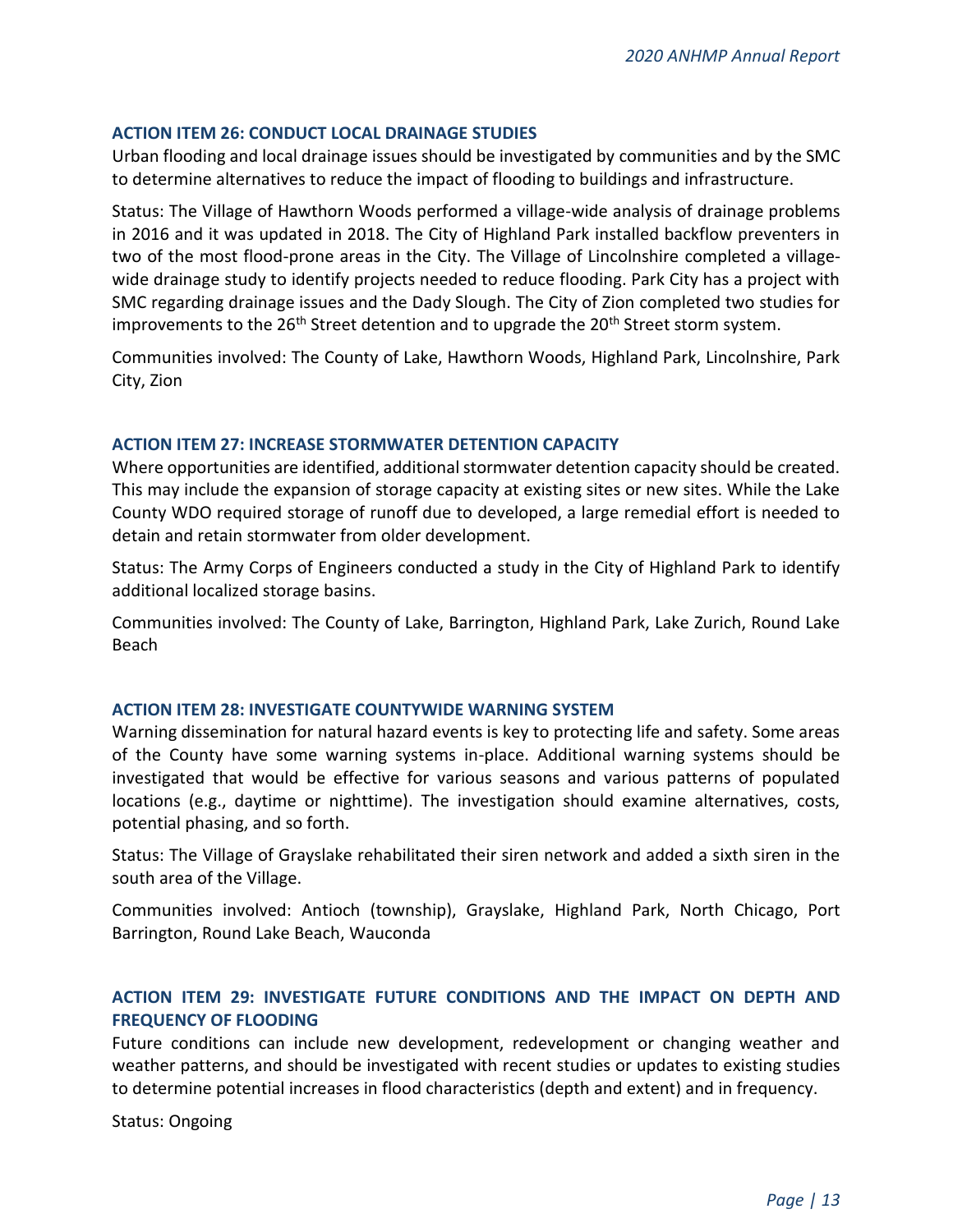#### **ACTION ITEM 30: LINCOLNSHIRE CREEK IMPROVEMENTS**

Lincolnshire Creek in Lincolnshire should be studied to identify alternatives to reduce flood losses.

Status: The Village of Lincolnshire completed the Lincolnshire Creek Streambank Stabilization project in the Spring of 2019.

#### **ACTION ITEM 31: MITIGATE SEPTIC DISCHARGE; LEACHING INTO WATERWAYS**

Maintenance of septic systems is important for the protection of water quality for both surface water and groundwater. Preventing ground water pollution from failing septic systems should be a priority of every community and every homeowner. Contamination of the ground water source can lead to pollution of local wells, lakes, streams, and ponds – exposing family, friends and neighbors to waterborne diseases and other health risks. When a septic system fails, inadequately treated domestic waste can reach the ground water. Bacteria and viruses from human waste can cause dysentery, hepatitis, and typhoid fever. Serious outbreaks of these diseases have been caused by contaminated drinking water. Nitrates and phosphates, also found in domestic wastewater, can cause excessive algae growth in lakes and streams called algal blooms. These blooms cause aesthetic problems and impair other aquatic life. Nitrate is also the cause of methemoglobinemia, or blue baby syndrome, a condition that prevents the normal uptake of oxygen in the blood of young babies.

Status: Lake Barrington routinely posts information regarding groundwater quality on their website and social media. Port Barrington also posts information on their website and in newsletters. They also uphold illicit discharge and water protection area ordinances.

Communities involved: Lake Barrington, Port Barrington, Round Lake Beach

#### **ACTION ITEM 32: IMPLEMENT THE FEDERAL FLOOD RISK MANAGEMENT STANDARD (FFRMS)**

Executive Order 13690 calls for a flood protection standard for projects implemented with federal funds. New construction and substantial improvements implemented through private developers or property owners must meet the flood standard within the Lake County WDO, which is the base flood elevation plus 2 feet of freeboard. If a federal agency sets a standard because of the FFRMS, that exceeds the WDO standard, then communities must meet the higher standard when federal dollars are included in a community project.

Status: Ongoing

#### **ACTION ITEM 34: DES PLAINES RIVER NEIGHBORHOOD FLOOD PROTECTION PROJECT**

The Village of Lincolnshire is working to reduce flood losses and impacts to residents in neighborhoods at risk of flooding from the Des Plaines River.

Status: The Village of Lincolnshire deployed pumps numerous times to protect community members and their homes along Lincolnshire Drive from Des Plaines River flooding.

Communities involved: Lincolnshire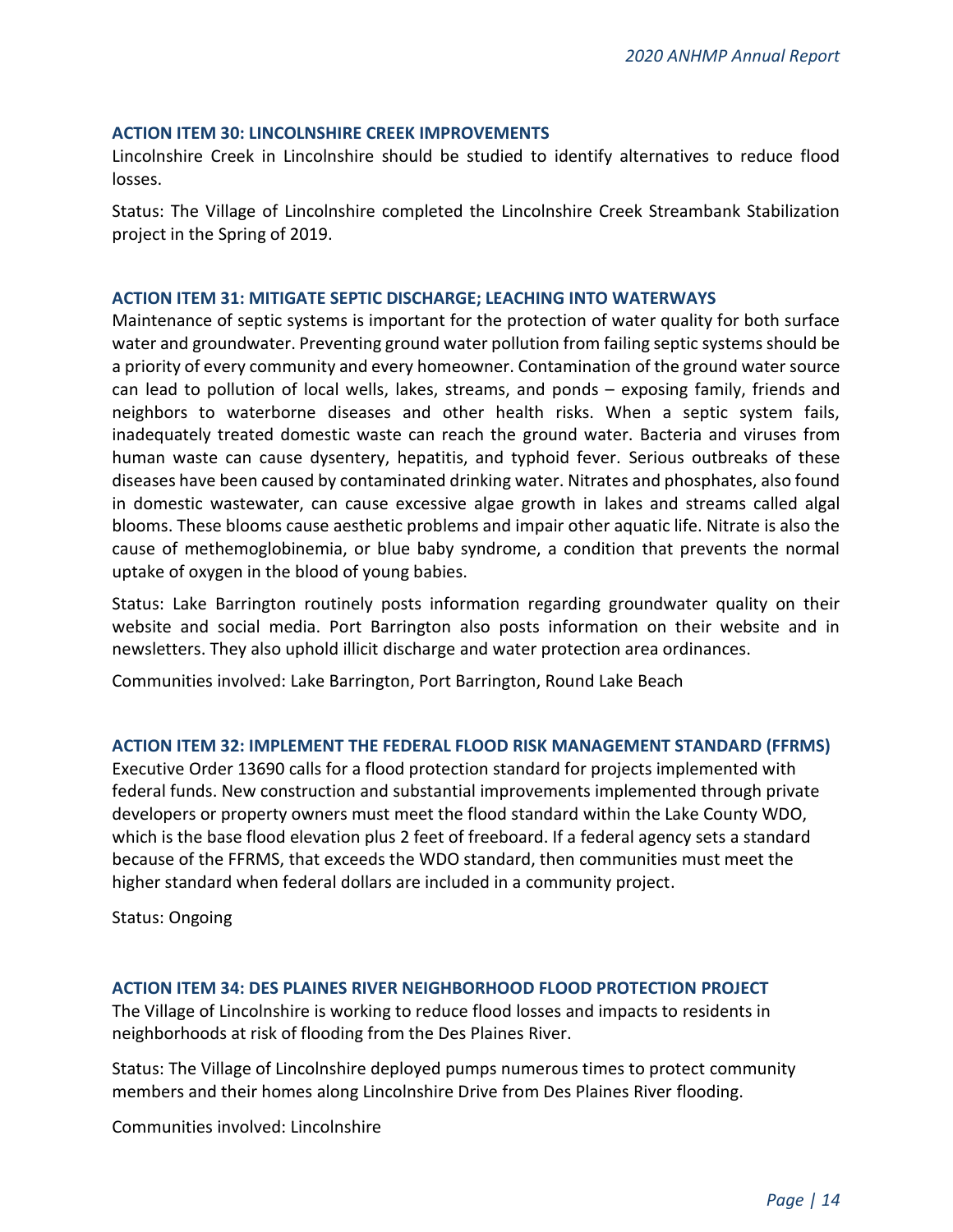| <b>Community Name</b>       | Date of<br><b>Adoption</b><br><b>Resolution</b> | <b>Community Name</b>         | Date of<br><b>Adoption</b><br><b>Resolution</b> |
|-----------------------------|-------------------------------------------------|-------------------------------|-------------------------------------------------|
| Village of Antioch          | 10/13/2017                                      | Village of Libertyville       | 10/10/2017                                      |
| Village of Bannockburn      | 9/25/2017                                       | Village of Lincolnshire       | 10/9/2017                                       |
| Village of Barrington       | 10/9/2017                                       | Village of Lindenhurst        | 9/25/2017                                       |
| Village of Barrington Hills | 10/23/2017                                      | Village of Long Grove         | 9/26/2017                                       |
| Village of Beach Park       | 10/30/2017                                      | Village of Mettawa            | 10/17/2017                                      |
| Village of Buffalo Grove    | 9/26/2017                                       | Village of Mundelein          | 9/25/2017                                       |
| Village of Deer Park        | 9/21/2017                                       | Village of North Barrington   | 2/28/2018                                       |
| Village of Deerfield        | 10/2/2017                                       | City of North Chicago         | 10/16/2017                                      |
| Village of Fox Lake         | 9/27/2017                                       | Village of Old Mill Creek     | 10/10/2017                                      |
| Village of Fox River Grove  | McHenry<br>Co.                                  | City of Park City             | 9/21/2017                                       |
| Village of Grayslake        | 12/5/2017                                       | Village of Port Barrington    | 9/20/2017                                       |
| Village of Green Oaks       | 9/27/2017                                       | Village of Riverwoods         | 9/19/2017                                       |
| Village of Gurnee           | 10/9/2017                                       | Village of Round Lake         | 10/2/2017                                       |
| Village of Hainseville      | 9/26/2017                                       | Village of Round Lake Beach   | 10/23/2017                                      |
| Village of Hawthorn Woods   | 10/23/2017                                      | Village of Round Lake Heights | 10/10/2017                                      |
| City of Highland Park       | 10/9/2017                                       | Village of Round Lake Park    | 10/3/2017                                       |
| City of Highwood            | 10/10/2017                                      | Village of Third Lake         | 9/18/2017                                       |
| Village of Indian Creek     | 10/10/2017                                      | Village of Tower Lakes        | 9/18/2017                                       |
| Village of Island Lake      | 2/8/2018                                        | Village of Vernon Hills       | 10/3/2017                                       |
| Village of Kildeer          | 9/19/2017                                       | Village of Volo               | 10/3/2017                                       |
| Village of Lake Barrington  | 10/10/2017                                      | Village of Wadsworth          | 10/3/2017                                       |
| Village of Lake Bluff       | 9/25/2017                                       | Village of Wauconda           | 9/18/2017                                       |
| City of Lake Forest         | 10/2/2017                                       | City of Waukegan              | 2/22/2018                                       |
| Village of Lake Villa       | 9/27/2017                                       | Village of Winthrop Harbor    | 11/7/2017                                       |
| Village of Lake Zurich      | 10/6/2017                                       | City of Zion                  | 9/19/2017                                       |
| Village of Lakemoor         | 9/20/2017                                       | Lake County                   | 10/10/2017                                      |

# **Table 1: Community Adoption of All-Natural Hazard Mitigation Plan**